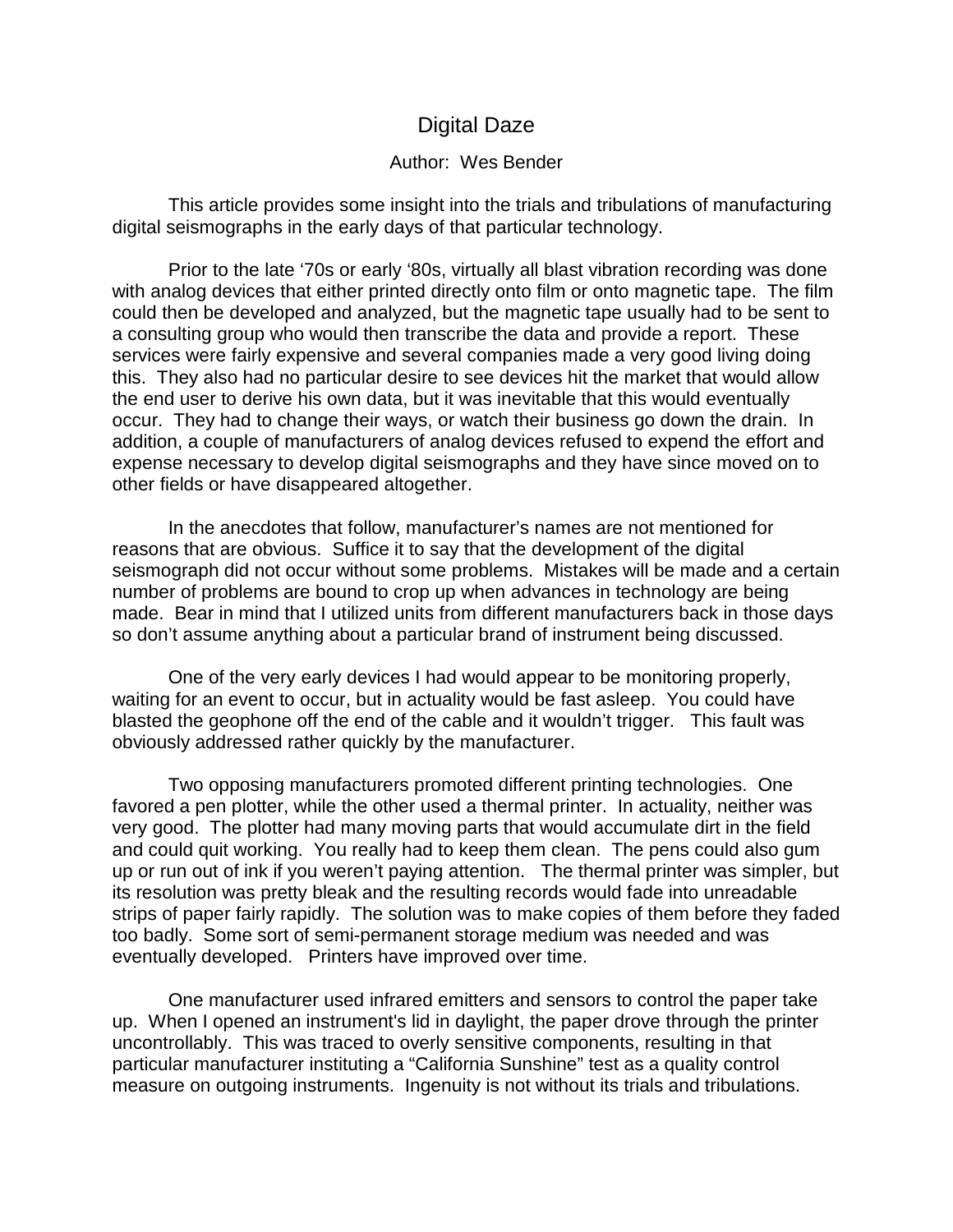Other technical issues existed with some units. One manufacturer's seismograph would not monitor for more than six or seven hours without the batteries going dead. (Not recording, mind you, just waiting for an event to occur.) Another instrument operated on 8 volts. Just try to find an 8 volt battery. This one used 6v and 2v batteries in series. Thankfully, that was changed in their next series of units.

One of the earliest units calculated true vector sum and printed it. This was a great help because you no longer had to scan the entire record to find the vector sum (square of each individual channel in a given instant, then add them together and extract the square root of the total). The problem with the initial run of this early machine, however, was that the true vector sum printed on the record often fell below the reading of the highest individual channel, a situation that is not technically possible. The vector sum will be equal to the highest channel, but only if the other two channels are indicating zero. If any data appears on either of the other channels, the vector sum must rise accordingly. With no means of turning vector sum off, there were a few embarrassing moments until the error in the internal software was corrected.

Having sufficient internal memory in those days was also a particular problem. As some indication of what was required, consider that in order to meet an upper frequency response of 250 hertz, the accepted standard, one had to record at 1000 samples per second per channel. It is universally conventional to have a sampling rate that is at least four times the highest frequency that is anticipated. For research work, ten times the highest frequency is more often utilized. Lower sampling rates could possibly allow a short spike to slip through undetected. This is commonly referred to as the "picket fence" effect. (For clarity purposes, it should be noted that in binary work we are dealing in numbers such as 2, 4, 8, 16, 32, 64, 128, 256, 512, 1024, etc., so instead of 1000 we were actually recording at a sampling rate of 1024 samples per second. The difference between 1000 and 1024 may not amount to much, but I wanted to be accurate so that you more knowledgeable folks wouldn't take me to task over it.) When you consider that there are three channels of motion and one channel of airblast, you are looking at 4096 samples per second of recording. That doesn't include the memory required for all of the other peripheral stuff. Today a few gigabytes of storage can be had for not too many dollars, but back then even a megabyte was unheard of. Various methods of dealing with memory issues were tried, but the method used in one seismograph was particularly fraught with problems. This instrument would record quite well at 1024 samples per second per channel for events of a few seconds, but when one needed to record an extended event, such as in tunnel blasting where the event could exceed anywhere from 6 to 12 seconds, the unit had insufficient memory to store all the data. This manufacturer's solution was to slow the internal clock rate down so that the entire event could be stored. Unfortunately, it was then only sampling at approximately 512 or 341 samples per second, depending upon whether they halved the rate or cut it by two thirds. This had the effect of dropping the upper frequency response to approximately 125 hertz or 85 hertz, which didn't meet the standard. The manufacturer's product specification data didn't properly disclose this shortcoming, and many users of this instrument never even realized it was happening.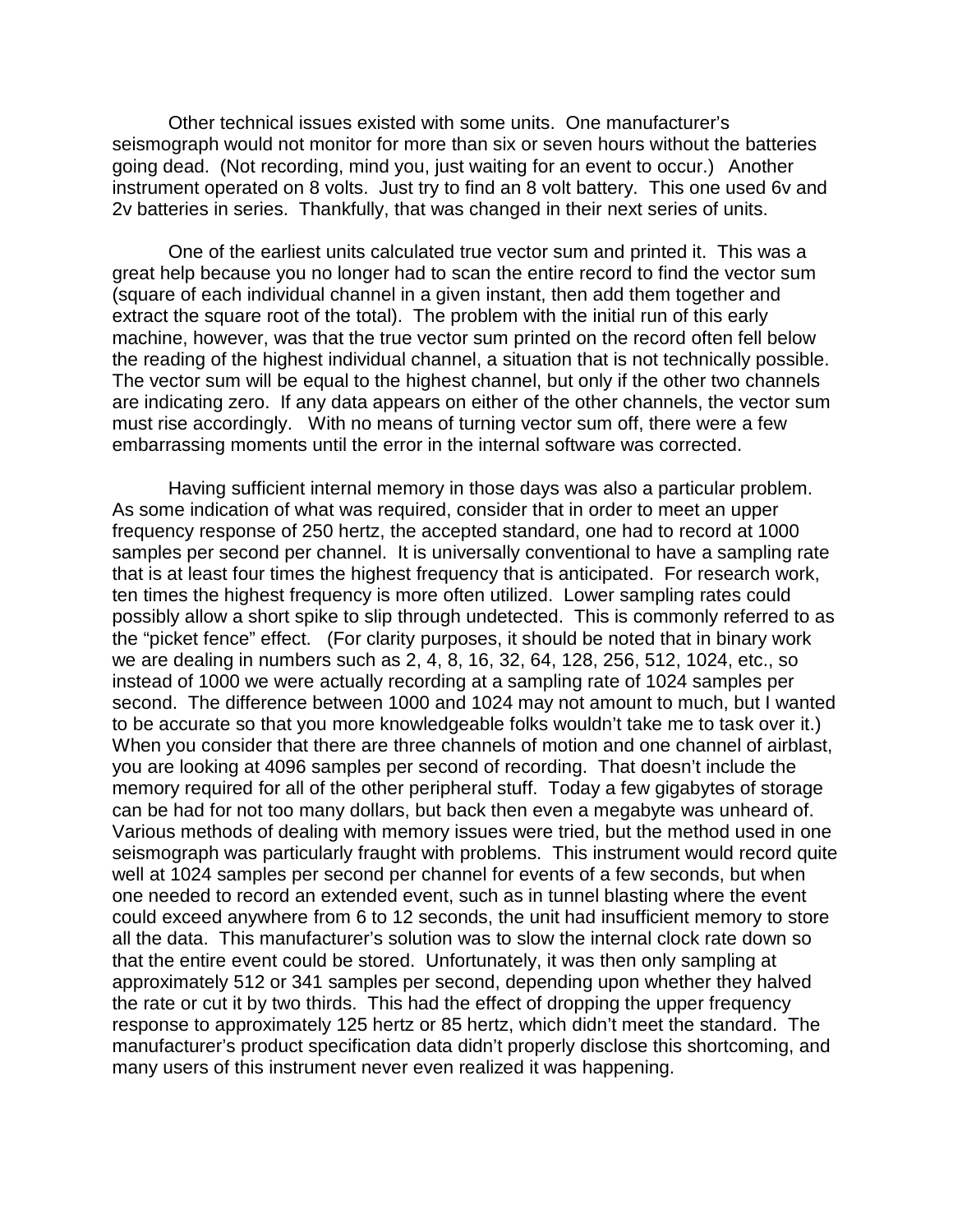The problem would usually only rear its ugly head when a particularly high frequency was recorded at these reduced rates, resulting in aliasing when the data was digitally processed. Aliasing occurs when a recorded sample is at a frequency that exceeds about half the sampling rate. It usually shows up as a high frequency waveform (that is usually correct) superimposed over a low frequency waveform (that is the incorrect aliased wave). To their credit, at least one manufacturer (not of the above unit) incorporated an anti-aliasing filter to remove any frequency that came through high enough to be a problem at 1024 samples/sec.

By and large, digital seismograph manufacturers have succeeded in developing high quality instruments that are capable of recording just about anything we can throw at them. It wouldn't be fair to those manufacturers to disclose their early foibles though, without also mentioning some of the rather humorous situations that the users managed to get themselves into and also to pass along some other possibly interesting anecdotes. Again, no mention of names in order to protect the innocent. (Or maybe guilty. Do you recognize yourself in this article?)

Most digital seismographs conduct an internal check of their sensors, usually when first turned on and then again after an event is recorded. One customer called to complain that his unit would not pass the sensor check when turned on or when he manually forced a check. I knew that his office was in a very shaky travel trailer and so I questioned him as to the placement of the sensors. The geophone block was on the ground outside the trailer, so location wasn't a problem. When I asked him to verify that the cable was securely fastened, his response was, "What cable?" I don't know how he thought the test data was going to be conducted to the instrument. Maybe through the ether....

I also rented units to a company working along the Alaskan Pipeline at Atigun Pass. Winters there were so cold that the units had to be kept in the cab of a truck or they wouldn't function. They needed 250 foot long geophone cables to keep the truck a sufficient distance from the shot. These cables invariably came back in pieces, once in as many as 17 pieces. I'm not sure that the cable manufacturer from whom I was buying my bulk cable wasn't using recycled beach balls and plastic lawn furniture for his feedstocks of insulating material and sheathing..... Eventually I found a source for high quality cable that wouldn't get brittle and break, but by then the Atigun Pass job was finished. By the way, geophone anchoring up there at Atigun Pass was a piece of cake. Pour a little warm water on the ground, place the geophone on it and in a few seconds it was secure.

I had another client who just couldn't train his employees to respect the equipment. He purchased some seismographs from me and almost immediately they started coming back in for repairs. Without fail, the wiring where it entered the geophone block was badly mangled and the strain-relief was broken. Investigation revealed that his operators would spike the geophone block, but when it was time to move to another location, they yanked it out of the ground by the cable and hauled it away, ….possibly with knuckles dragging on the ground.....